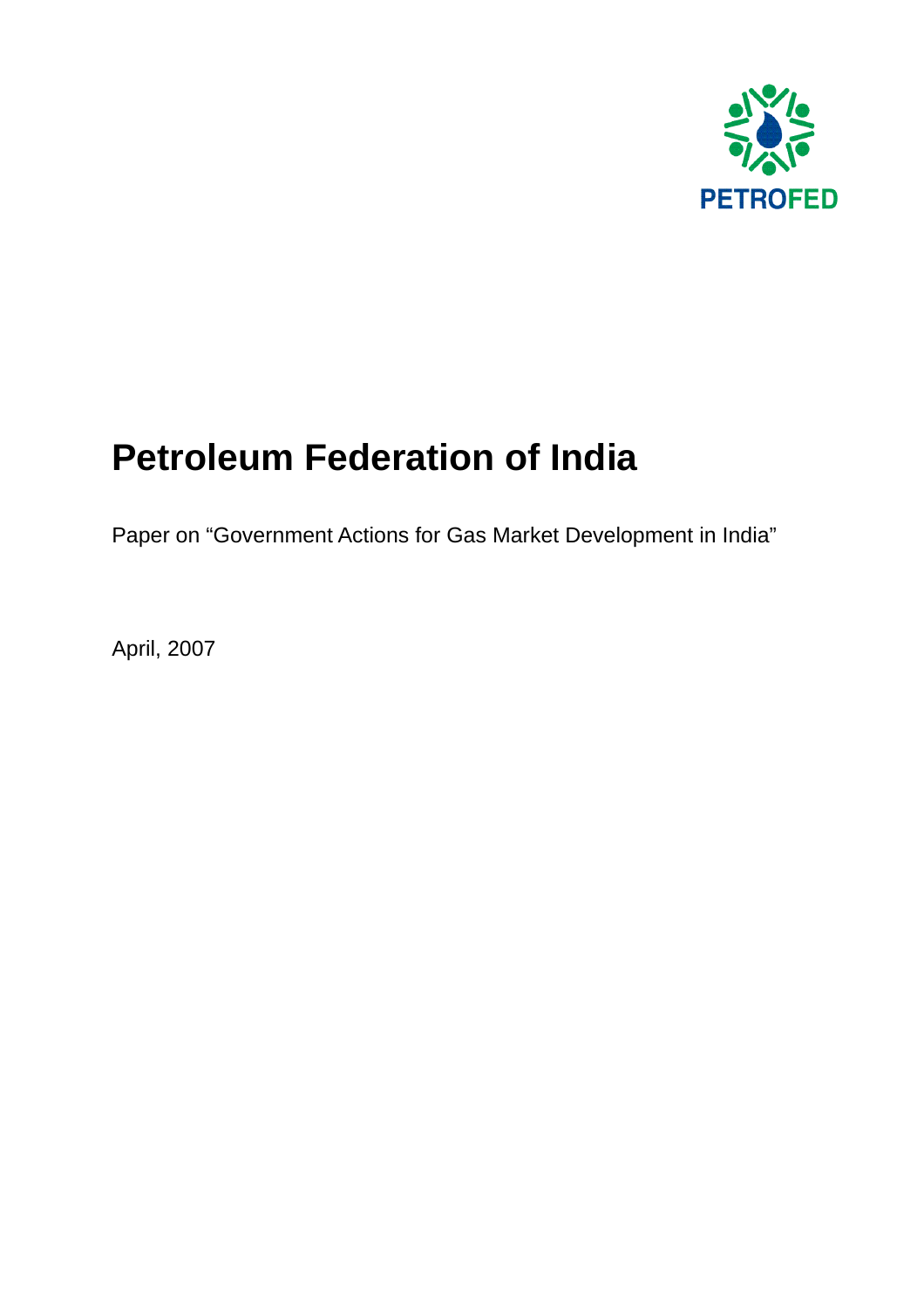### **Table of Contents**

| 1  |  |  |
|----|--|--|
|    |  |  |
|    |  |  |
|    |  |  |
|    |  |  |
|    |  |  |
|    |  |  |
|    |  |  |
|    |  |  |
|    |  |  |
|    |  |  |
| 5. |  |  |
|    |  |  |
|    |  |  |
|    |  |  |
|    |  |  |
|    |  |  |
|    |  |  |
|    |  |  |
|    |  |  |
|    |  |  |
|    |  |  |
|    |  |  |
|    |  |  |
|    |  |  |
|    |  |  |
|    |  |  |
|    |  |  |
|    |  |  |
|    |  |  |
|    |  |  |
|    |  |  |
|    |  |  |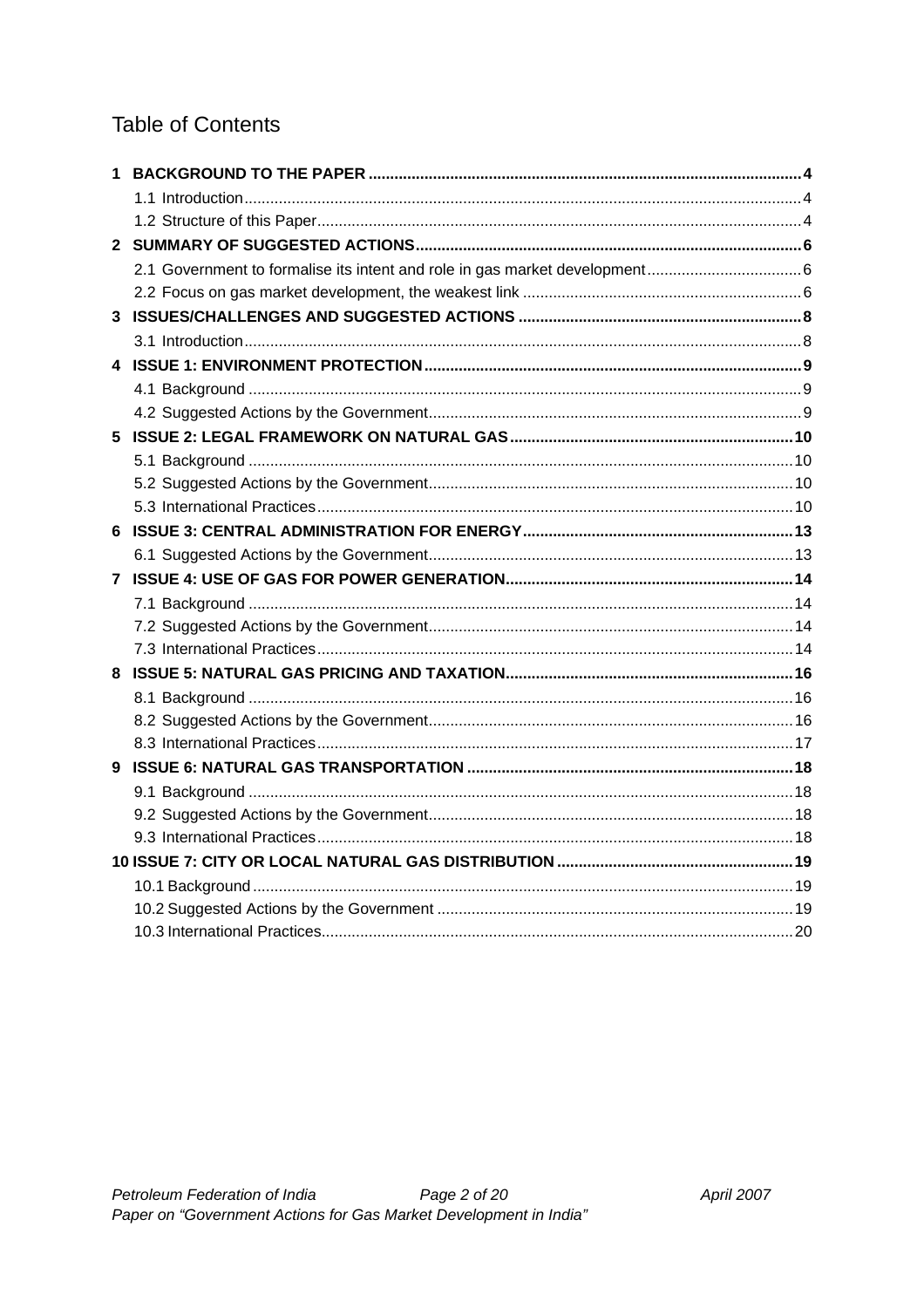#### **Disclaimer**

This Paper is presented by Petroleum Federation of India (PetroFed) in its capacity as an industry association. The Paper has been developed with the objective of clearly stating the actions to be taken by the Government in Indian gas industry, as a logical extension of analysis carried out in PetroFed's recently released publication titled "The Green Imperative: Future of Natural Gas in India 2030".

Opinions expressed in this Paper should be attributed to PetroFed. The application of inferences drawn in this discussion paper can vary widely based on the specific facts involved. They are not meant to represent the positions or opinions of any individual company or the Knowledge Partner.

PricewaterhouseCoopers Pvt Ltd (PwC) may not necessarily agree with all the views expressed in this Paper.

All information in this Paper is provided with no guarantee of completeness, accuracy, timeliness or of the results obtained from the use of this information, and without warranty of any kind, express or implied, including, but not limited to warranties of performance, merchantability and fitness for a particular purpose. In no event will PetroFed and/or PwC, or their employees, be liable to you or anyone else for any decision made or action taken in reliance on the information in this Paper or for any consequential, special or similar damages, even if advised of the possibility of such damages.

#### **Citation Guideline**

Any citation of this Paper should ascribe source to "PetroFed – Government Actions for Gas Market Development in India".

#### **Acknowledgements**

Assistance by PricewaterhouseCoopers for putting this paper together and valuable comments from representatives of companies and associated bodies are gratefully acknowledged.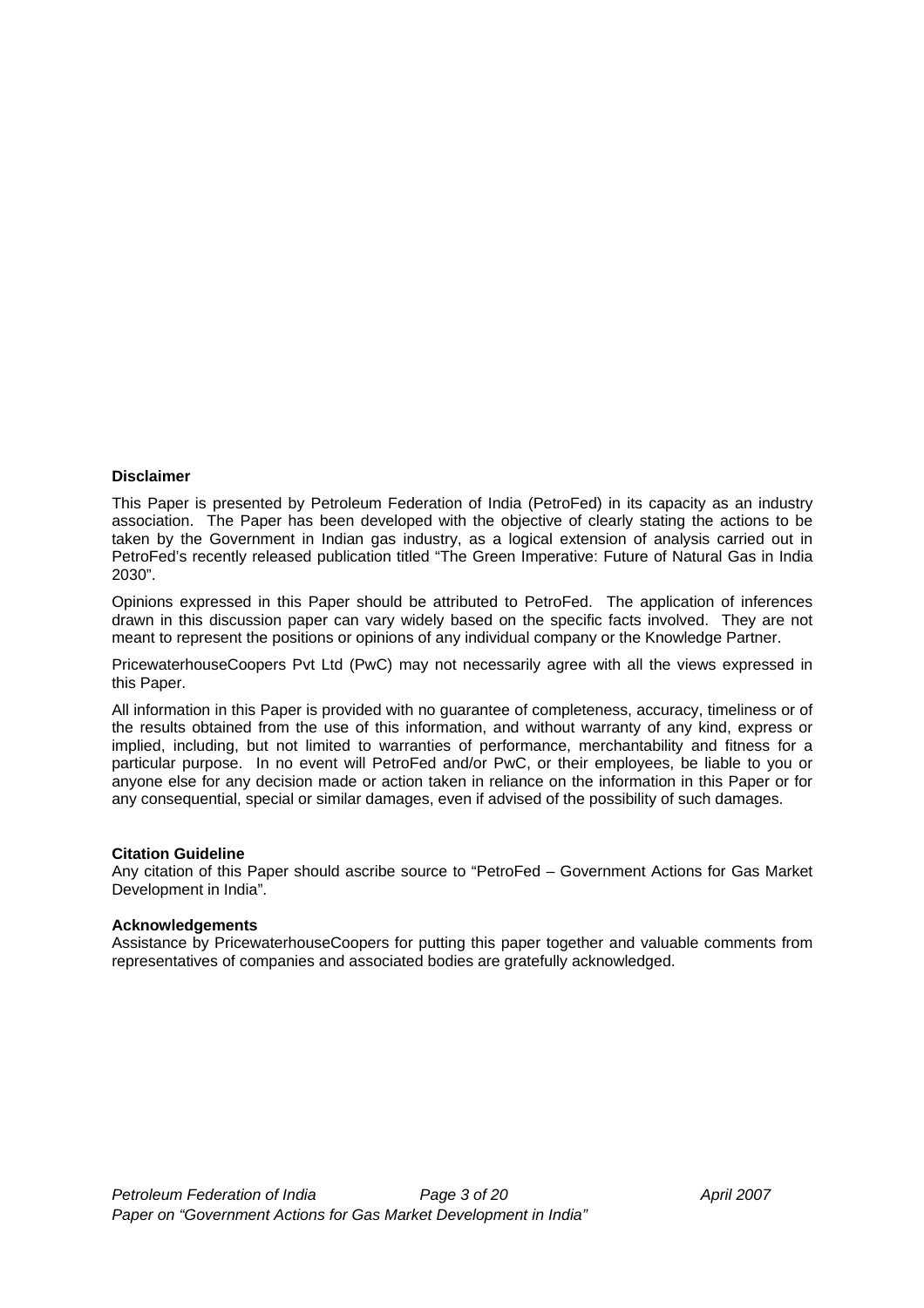## <span id="page-3-0"></span>**1 Background to the Paper**

#### 1.1 **Introduction**

- 1.1.1 Petroleum Federation of India (PetroFed) is a federation of 43 companies which was formed with the objective of, *inter alia*, representing and projecting the views of hydrocarbon industry to bodies like the Government and the Regulatory Authority; and thereby facilitating the evolution of policies and regulations relevant to them.
- 1.1.2 PetroFed published a book titled "**Fuelling India's growth Vision 2030**" in 2005, which projected the demand of petroleum fuels and natural gas up to year 2030, under two scenarios of yearly GDP growth of 6 per cent and 8 per cent on the datum of 2003- 04. The projections were based on econometric modelling using time series data available since 1980. The demand for natural gas and natural gas equivalent of naphtha in the terminal year of 2030 was projected at 243 BCM and 405 BCM under 6 percent and 8 percent GDP growth rate scenarios respectively.
- 1.1.3 Noticing the vast gas demand potential and the necessity to mobilise investments, the subsequent publication of PetroFed, "**The Green Imperative: Future of Natural Gas in India 2030**" addressed to actions required for market development. After release of the publication, PetroFed prepared and circulated a Discussion Paper to individual companies with the objective of securing industry consensus on specific actions suggested to be undertaken around the recommendations made in this publication.
- 1.1.4 PetroFed organised discussion of industry on April 10, 2007 to deliberate and finalise specific actions to be recommended to the government to ensure optimum gas market development in India. Based on the inputs received from industry members on the draft Discussion Paper, in writing and also during the discussions, PetroFed has finalised this Paper.
- 1.1.5 PetroFed, on behalf of our member companies wishes to highlight the urgency and importance of optimum gas market development in India to address energy security and environmental concerns and sincerely hopes that the stakeholders would appreciate our proactive efforts to address this important issue and also hope that the recommendations contained in this Paper would assist the government in taking critical gas policy actions.

#### 1.2 **Structure of this Paper**

- 1.2.1 This Paper attempts to capture and bring in focus specific actions required for gas market development in India as suggested in PetroFed's publication titled "**The Green Imperative: Future of Natural Gas in India 2030**".
- 1.2.2 In the following chapters, some of the major challenges to an efficient gas market development in India have been taken up for discussion along with suggested actions required from the Government as key stakeholder.
- 1.2.3 The major recommendations are summarised in **Chapter 2**: "**[Summary of Suggested](#page-5-1)  [Actions](#page-5-1)**". **Chapter 3**: "**[Issues/Challenges and Suggested Actions](#page-7-1)**" puts in perspective the characteristics of a natural gas market and the challenges associated with such a market. **Chapter 4** onwards challenges to India's gas market development to meet the targeted growth have been discussed. Each chapter begins with a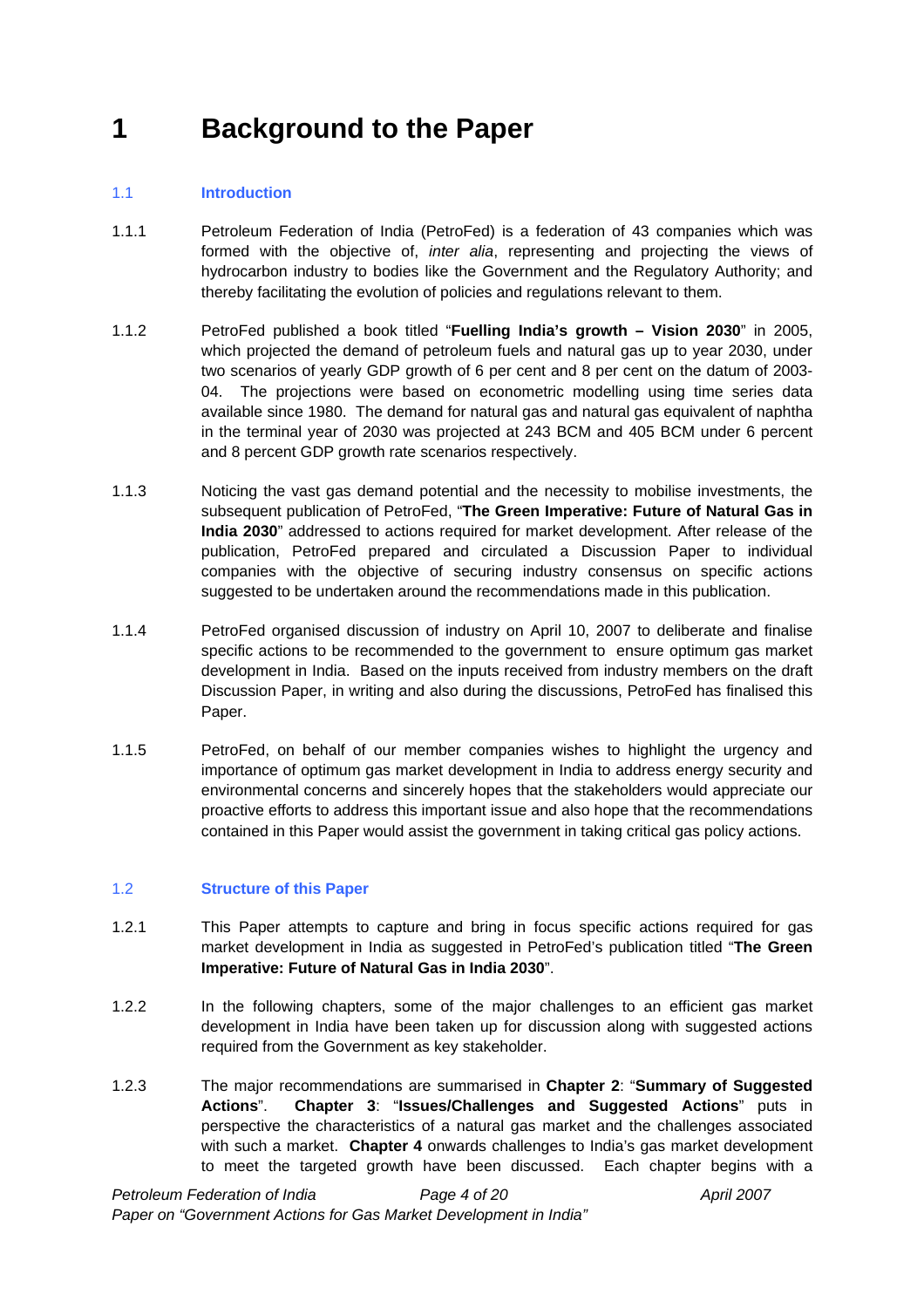background to the issue/challenge. The suggested actions are then outlined supported by relevant international practices around those issues.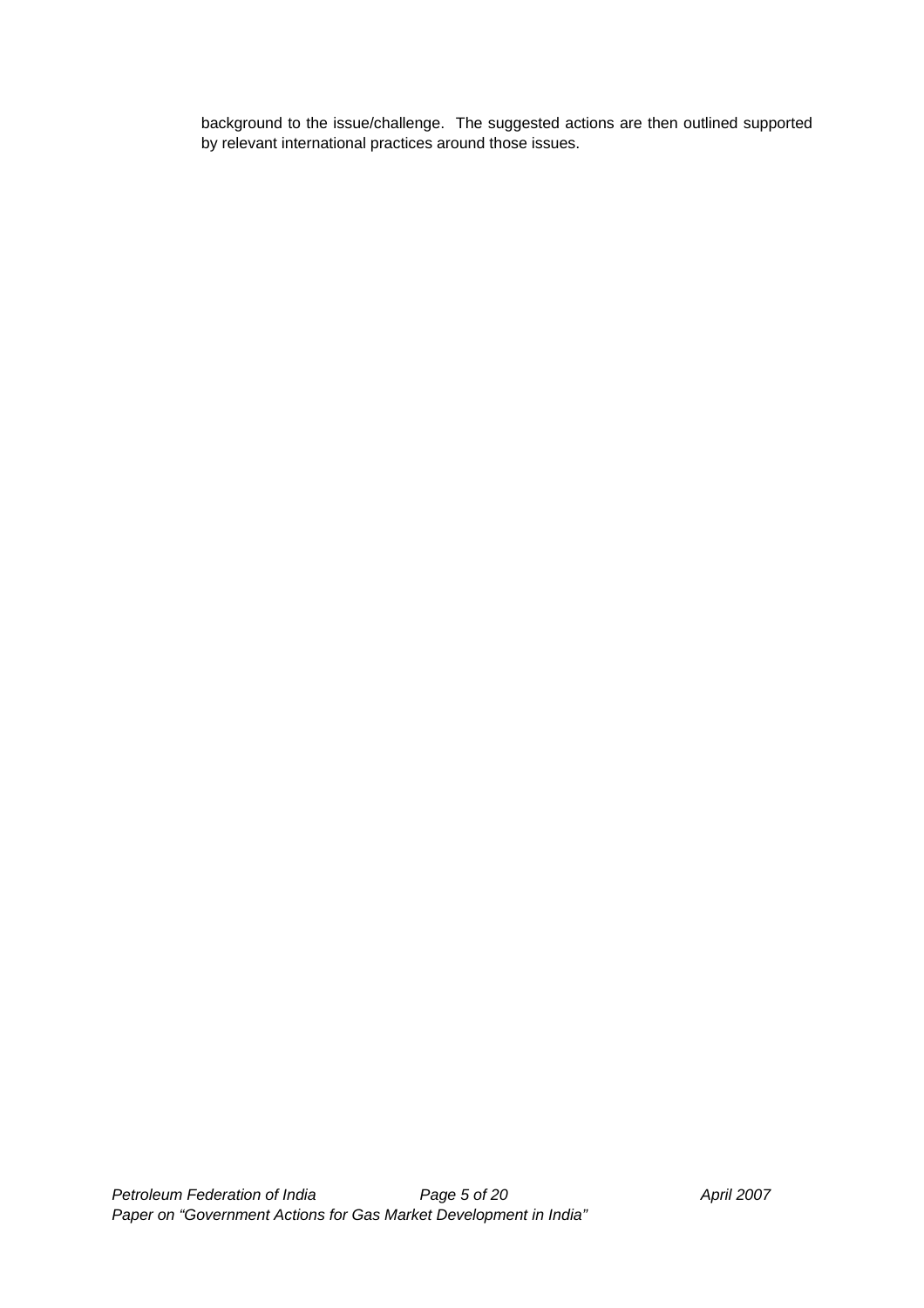### <span id="page-5-1"></span><span id="page-5-0"></span>**2 Summary of Suggested Actions**

#### 2.1 **Government to formalise its intent and role in gas market development**

- 2.1.1 Make a clear and formal statement of the Government's policy objectives and long-term strategy for natural gas in India through 2030. This could be done, for example, through a white paper on natural gas. More generally, work out an integrated national energy policy based on the completion of the 2007-2012 XI Five Year Plan for the energy sector and the various energy industries.
- 2.1.2 Strengthen and urgently operationalise a legal framework on natural gas, institutionalised by the Petroleum and Natural Gas Regulatory Board Act, 2006 (PNGRB Act, 2006). The legal framework should be flexible enough to cope with market evolution over the medium and long-term.
- 2.1.3 Clearly define the role of Government in the gas market to focus on the development of the policy, legal, and regulatory frameworks rather than on setting prices and managing individual gas projects. In designing the regulatory framework, anticipate the future need for third-party access and full competition when the gas industry has developed.

#### 2.2 **Focus on gas market development, the weakest link**

- 2.2.1 The most critical issue in India's gas sector is to develop the end-use market. There is a growing recognition among India's gas sector players that the downstream market constitutes the weakest link in the entire gas value chain.
- 2.2.2 On the whole, the most critical issue is to get right the economics of the whole gas supply chain. This requires a major reform of the gas pricing system and a redefinition of risk/return on investments along the gas chain. It also requires that the economics of alternative fuels be closely taken into account. But key to this would be identification of sectors where natural gas would have the highest market value compared to existing fuels and to ensure that the economy of these sectors does not suffer from using natural gas. The government can take a number of policy actions to facilitate the development of the downstream market:
	- i. Reform the gas pricing policy, by adopting a net-back approach based on the market replacement value of gas compared with alternative fuels, through market-determined pricing;
	- ii. Promote switching to gas through financial incentives such as tax credits, low-interest loans and favourable depreciation rates, and by sector-specific measures;
	- iii. Reduce/exempt taxes and local add-on charges on natural gas;
	- iv. Introduce taxes and levies on competing fuels, coal and fuel oil in particular;
	- v. Facilitate and enable large gas off-takers such as power plants to fulfil their long-term commitments by ensuring respect for their power purchase agreements;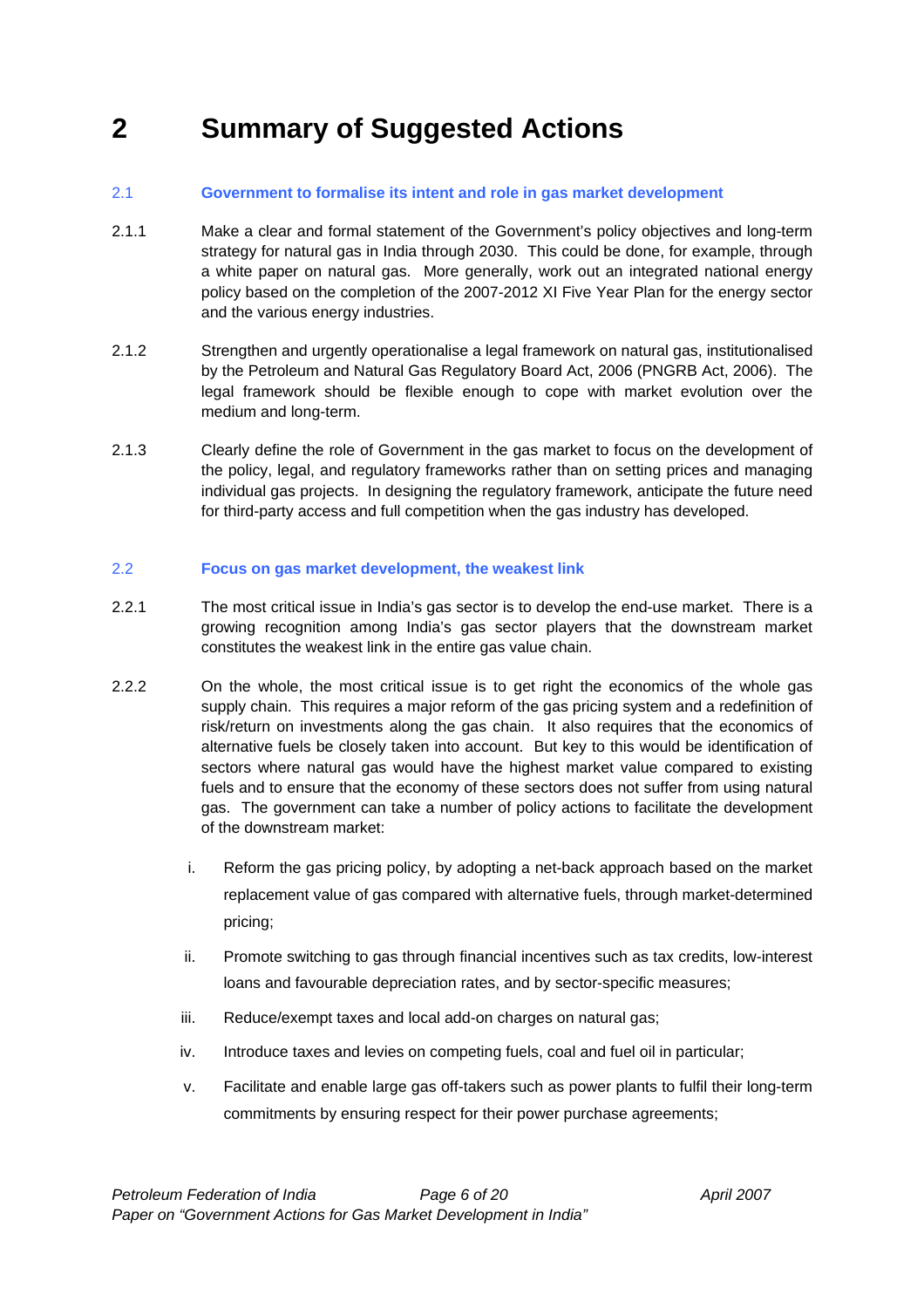- vi. Lighten the approval procedure for large gas end-use projects and improve procedural transparency in consultation with industry;
- vii. Lighten the approval procedure for laying down common carrier pipelines in consultation with industry;
- viii. Encourage private and foreign investment in the local gas distribution sector;
- ix. Increase investment in end-use gas technology development and in building domestic capability for absorbing gas-use technologies;
- x. Define and implement a systematic and rigorous approach to gas market development, by integrating all the necessary elements such as training of downstream gas professionals, definition of natural gas quality, integration of natural gas into urban planning, putting in place as soon as possible a set of technical and safety norms and standards, etc.;
- xi. Form several regional centres of excellence for gas market development and set up all the important components along the gas chain, ensuring that none of them becomes a bottleneck;
- xii. The last but not the least, take concrete steps to improve state and central Government coordination to improve the investment climate.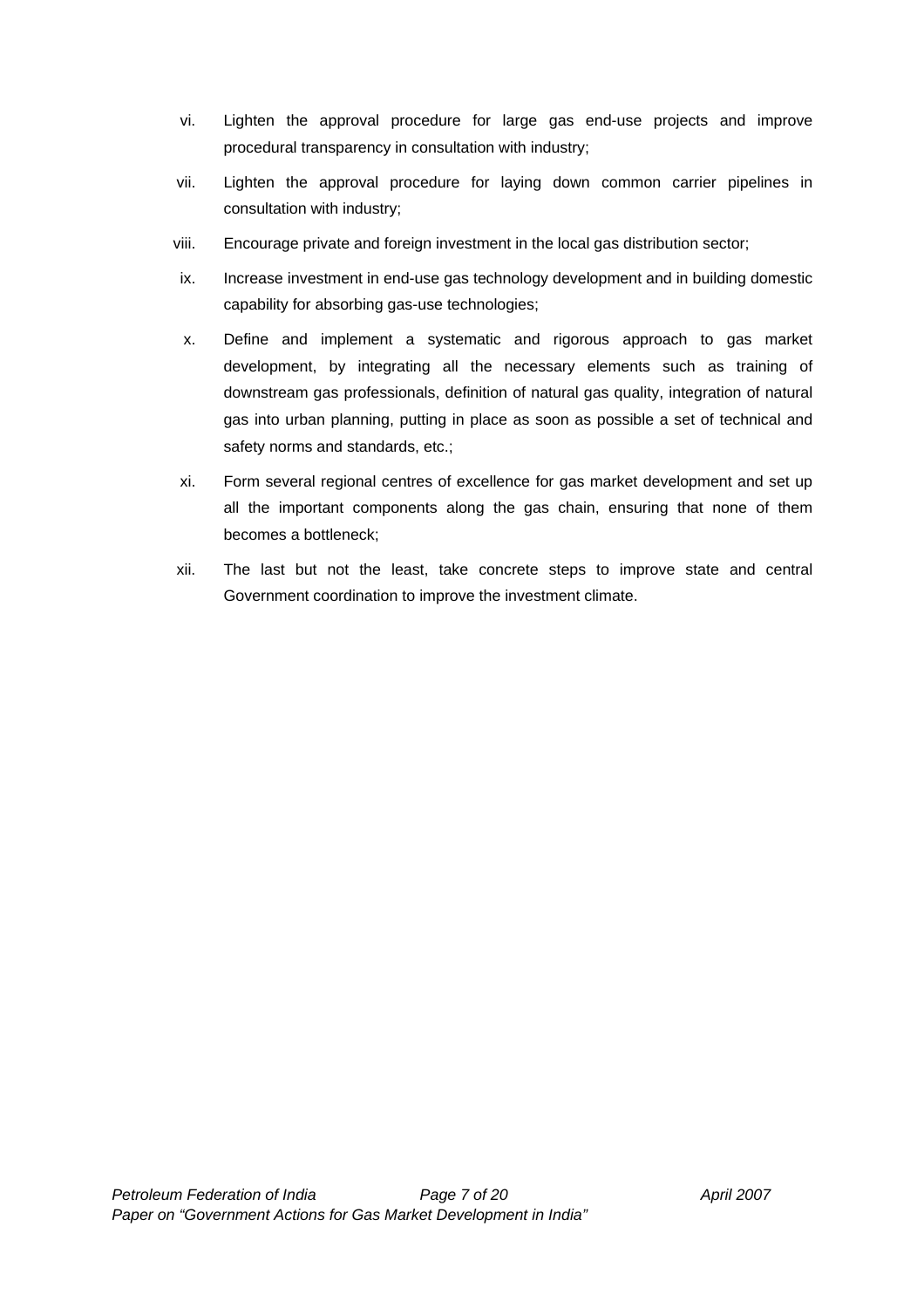### <span id="page-7-1"></span><span id="page-7-0"></span>**3 Issues/Challenges and Suggested Actions**

#### 3.1 **Introduction**

- 3.1.1 Energy plays a fundamental role in every country's economy. Poor production and distribution of energy can severely diminish an economy's aggregate efficiency. Natural gas is one of the most important sources of energy today because it is environmentally friendly and has economic and technical advantages. After a period of intervention by their governments in the energy sector, countries in Asia, Europe, and North and South America have introduced reforms to promote efficiency and attract private investment to their natural gas industries.
- 3.1.2 Liberalization of this sector is complex because the natural gas industry combines naturally monopolistic activities with potentially competitive ones. Pipeline transportation and distribution have natural monopoly characteristics and require regulation of tariff and non-tariff behaviour. Production is a contestable market, though in a few countries it is still maintained as a state monopoly. Gas marketing is also contestable, but the presence of a dominant upstream vertically integrated incumbent may pose significant barriers to entry. Market architecture decisions such as the degree of vertical integration, horizontal structure, and regional development are also crucial.
- 3.1.3 Perhaps the most critical issue in India's natural gas sector is to develop the end-use market. There is a growing recognition among India's gas sector players that the downstream market constitutes the weakest link in the gas chain.
- 3.1.4 On the whole, the most critical issue is to get right the economics of the whole gas supply chain. This requires a major reform of the gas pricing system and a redefinition of risk/return on investments along the gas chain. It also requires that the economics of alternative fuels be closely taken into account. But key to this would be the identification of sectors where natural gas would have the highest market value compared to existing fuels and to make sure that the economy of these sectors does not suffer from using natural gas.
- 3.1.5 Besides end-user market development, exploring alternative sources of gas needs serious consideration of the Government. The Government has already embarked upon an aggressive campaign to market its Coal Bed Methane (CBM) blocks which has received an encouraging response from the investors. Besides CBM, the Government has also chalked out a strategy to tap Gas Hydrates potential of India.
- 3.1.6 In the following chapters we have discussed, under various issues, the suggested Government actions necessary to achieve the overall objective of developing a healthy gas market in India.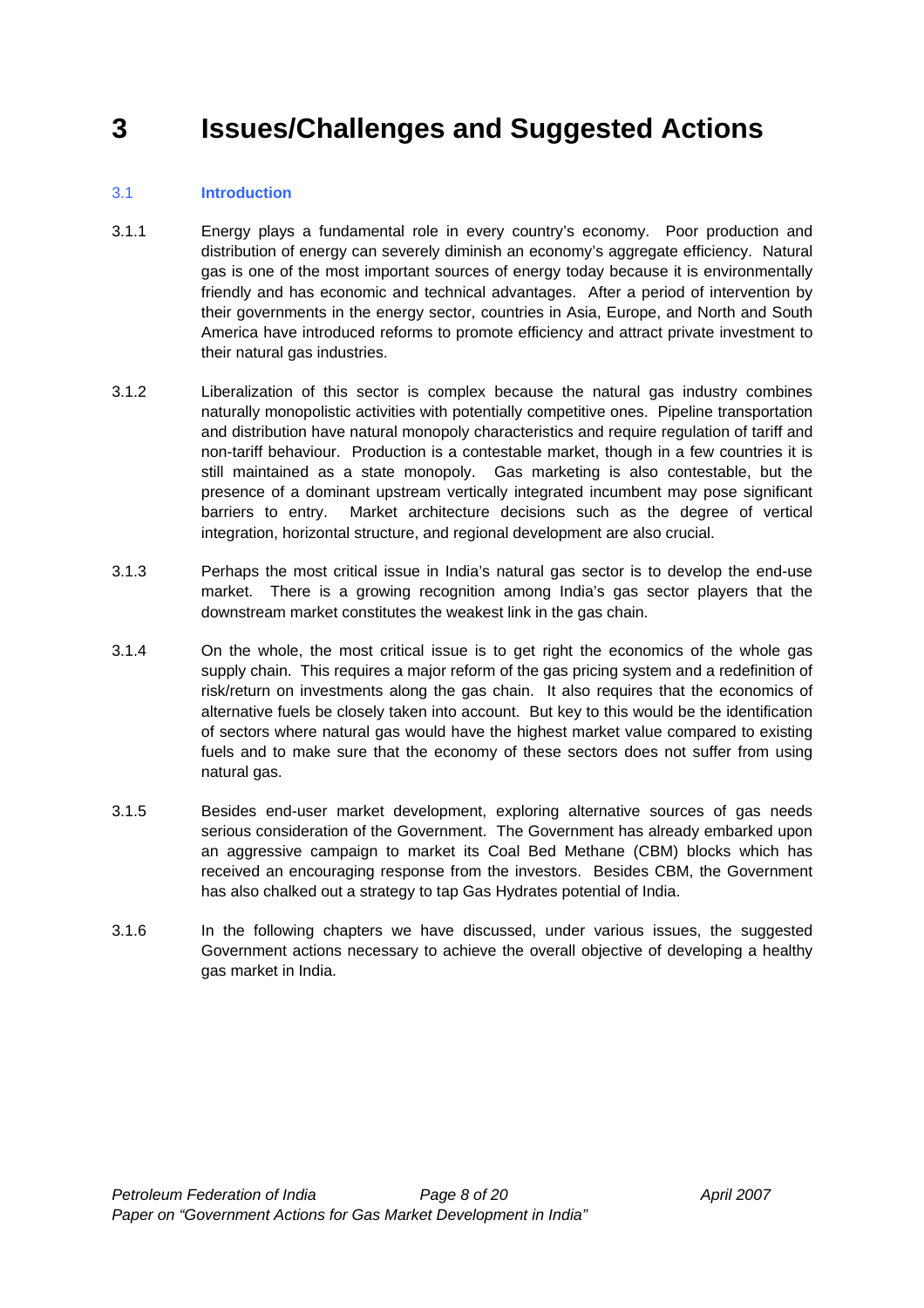### <span id="page-8-0"></span>**4 Issue 1: Environment Protection**

#### 4.1 **Background**

- 4.1.1 The growing awareness of the urgency in solving serious air pollution problems provides a golden opportunity for the growth of gas and other clean energy sources. However, such development depends critically on the credibility of the country's environmental commitments – expressed in real national determination translated into concrete programmes and actions. Significant work needs to be carried out to make institutions efficient in dealing with environmental issues, in defining the instruments to achieve environmental objectives, and in making the investments needed to bring money to environmental programmes. Local environmental protection authorities need to be appropriately empowered and resourced to carry out their work.
- 4.1.2 One important factor that must affect gas-coal competition is the reflection of environmental benefits and costs in economic considerations. Such a reflection can be achieved by "internalising" the environmental benefits of natural gas and applying the "polluter-pays-principle" to coal specially in the power and industrial sectors. As it is difficult to impose emission fees on coal use in residential and commercial sectors, as well as in small industrial boilers, the country may need to rely initially on command and control measures to induce the replacement of coal by other fuels.

#### 4.2 **Suggested Actions by the Government**

- 4.2.1 Acknowledge the environmental benefits of natural gas by reducing taxes on gas and gas-using appliances and increasing taxes on more polluting fuels.
- 4.2.2 In power generation and large industrial boilers, the selective use of economic instruments will be necessary in addition to strengthening the enforcement of existing environmental regulations. To start with, the price/penalty per tonne of emissions  $(SO<sub>2</sub>,$ NOx, particulates) should begin to reflect the market value of emissions taking into consideration health damage to the public.
- 4.2.3 Given the fact that natural gas is more expensive than coal, the Government will have to decide how to support the environmental and energy diversification benefits of gas. The incremental costs of introducing gas into the Indian economy will be borne by Indian consumers against the substantial benefits of health and energy security improvement as well as the modernisation of industrial activities. The consumer needs to be sensitised to such benefits. Taxation is a powerful tool to achieve the right balance. Energy planners need to take into account the energy and environmental policy objectives of the country in designing a fiscal regime that will encourage not only substituting gas for more polluting fuels, but also investment in the gas industry.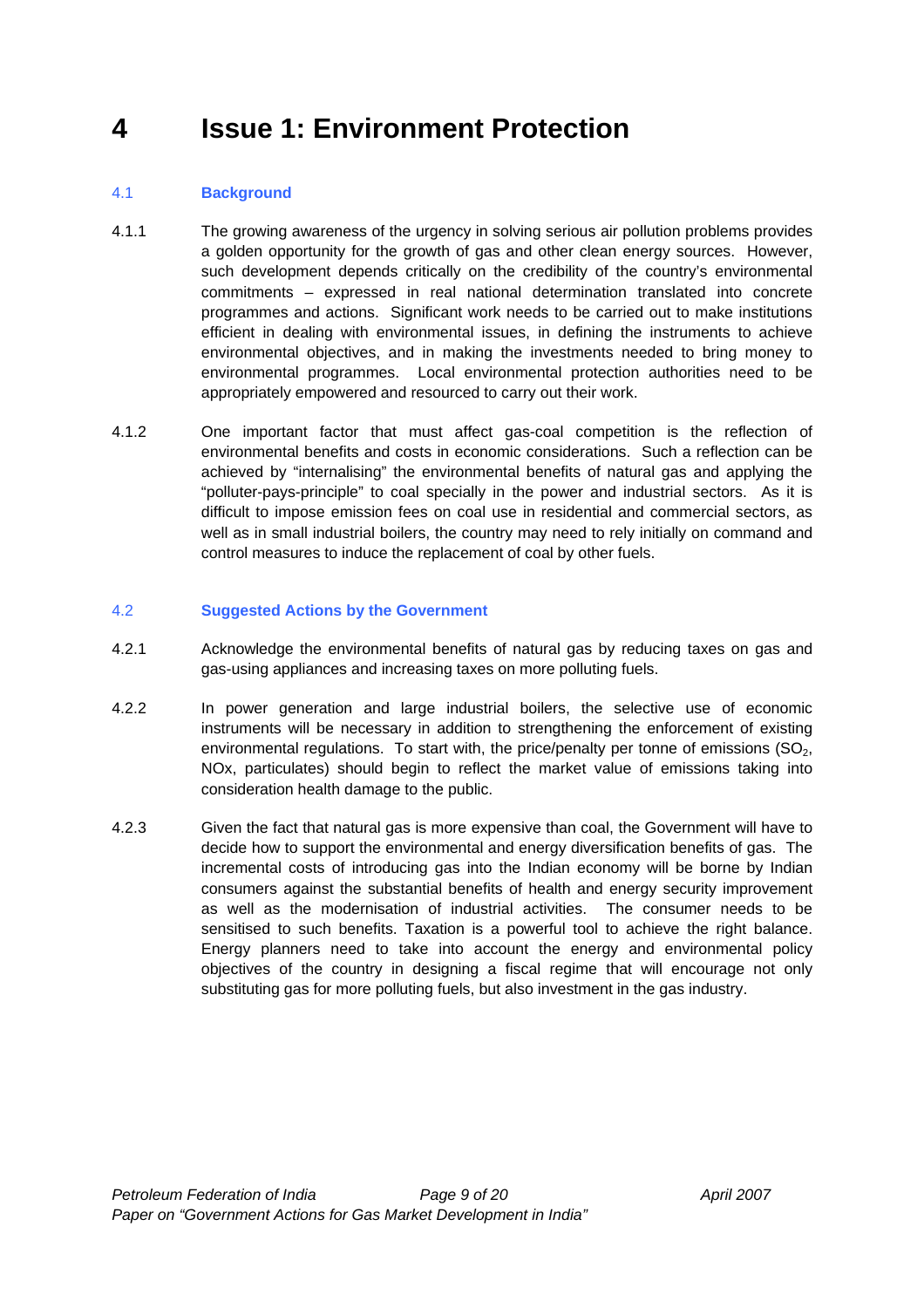### <span id="page-9-0"></span>**5 Issue 2: Legal Framework on Natural Gas**

#### 5.1 **Background**

- 5.1.1 Countries like Argentina, Canada, Colombia, Great Britain, and the United States have strong autonomous regulatory institutions empowered with regulatory instruments and financial independence. They are typically concerned with prices and tariffs, permits and contracts, and overseeing safety, service quality, and environmental matters. The existence of these institutions ensures credibility and transparency of the regulatory framework, something which has proven to be decisive for mobilizing private investment on the scale required.
- 5.1.2 Towards this end, the Government has taken the first step by enactment of Petroleum and Natural Gas Regulatory Board Act, 2006 (PNGRB Act). The regulations and policies originating from the PNGRB Act, would need to provide a clear legal expression of the Government's policy and strategy for gas industry development and the ground rules for operation of the gas industry.
- 5.1.3 Natural gas market has a tremendous potential for development in India. Therefore, India needs a relatively simple regulatory structure that would allow its rapid development and provide an eventual transition to a competitive industry.

#### 5.2 **Suggested Actions by the Government**

- 5.2.1 Publish a white paper on natural gas market development, setting out clearly the Government's policy objectives and long-term strategy for the development of the industry.
- 5.2.2 While developing detailed regulatory framework within the purview of the PNGRB Act, 2006, focus should be on establishing a framework conducive to investment in gas pipelines, and introducing competition for building new pipelines, while setting the stage for future competition in the use of these pipelines.
- 5.2.3 Put in place as soon as possible a set of regulations on health, safety and environmental impacts, as well as technical standards for the gas industry.
- 5.2.4 Develop a model concession agreement based on *inter-alia* the experience gained from the cities where city gas distribution projects are already operational.
- 5.2.5 Create a Central Administration for Energy. Such a specialist national energy department will be responsible for both energy policymaking and industry regulation. The electricity regulation and now the downstream petroleum regulation having been acted upon, there is a merit in looking at regulating other sub-sectors. The upstream sector would need to be regulated by an independent body.

#### 5.3 **International Practices**

5.3.1 Regulatory frameworks and institutions vary considerably between different countries, reflecting differences in legal and political traditions, industry structure and approaches to regulatory reform. In particular, differences exist in the division of jurisdictional powers

*Petroleum Federation of India Page 10 of 20 April 2007 Paper on "Government Actions for Gas Market Development in India"*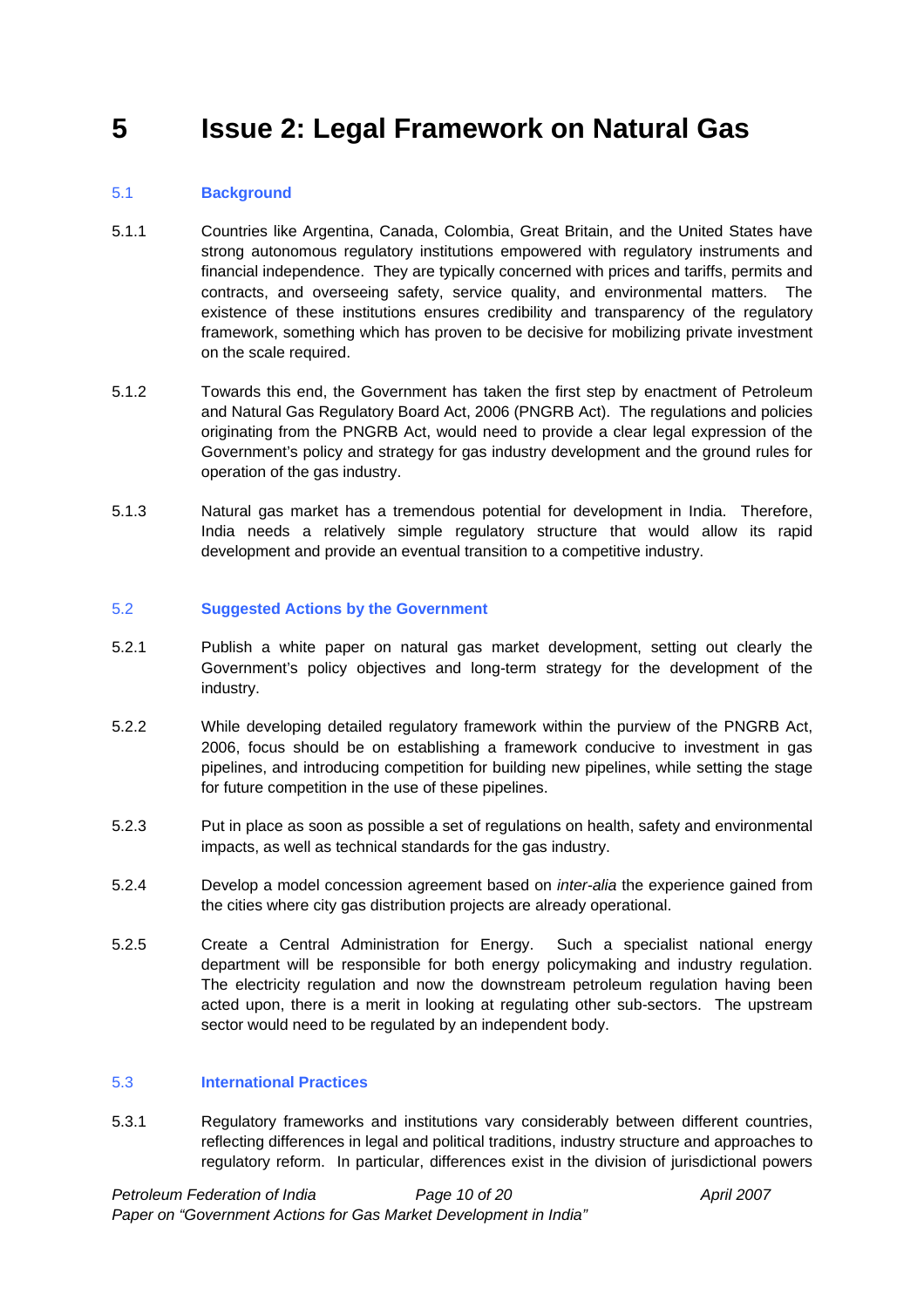between government, the courts, the general competition authorities, the national regulatory authorities and, in federal countries (such as the United States, Germany and Australia), the state regulators. There has been a trend in recent years towards the creation of regulatory agencies, although their sectoral scope, responsibilities, powers and degree of independence from government also differ greatly from country to country.

5.3.2 If regulators are to succeed, they must establish credibility with investors and legitimacy with consumers and other stakeholders, and they must produce results that enhance efficiency for the economy as a whole. A failure to do so can undermine investor confidence, leading to a higher cost of capital and lower investment.

#### *Industry Structure and Government involvement in the gas industry*

- 5.3.3 In most European countries, including Belgium, France, Italy, the Netherlands, Spain and the United Kingdom, the Central Government was heavily involved in the initial development of the natural gas industry through the creation of state-owned companies. In most cases, the state-owned gas companies were subsequently privatised and their exclusive rights removed as part of the liberalisation process.
- 5.3.4 Today, the degree of vertical integration in each country reflects the historical evolution of the industry. In most continental European countries and North America, highpressure transmission is carried out by companies that are separate from production and processing activities and local distribution. In the United Kingdom, transmission and local distribution is carried out almost entirely by a single company, Transco (now National Grid Plc.), although it no longer has exclusive rights to develop the network. There are a few examples of integrated gas production and transmission companies, notably in Germany. The degree of horizontal integration also varies markedly. In Belgium, Italy and the Netherlands, a single company dominates transmission, while in the United States and Germany a number of separate pipeline companies serve different regions with a limited degree of overlap.

#### *Regulation in a new gas market – Experience of Northern Ireland*

- 5.3.5 The Northern Ireland authorities were eager to develop a natural gas market, both for environmental reasons and to make the province more attractive to foreign investors. Their effort was triggered by the conversion to natural gas of a power plant in Northern Ireland, which was commissioned in 1996 with gas transported from Britain by a sub-sea pipeline, which provided an opportunity to develop urban gas distribution. To seize this opportunity, the authorities granted the Pheonix Natural Gas Company a license to supply gas to the greater Belfast area, which accounted for 40 percent of the total population in the province. The licence gave Pheonix exclusive rights over transportation for 20 years, and over supply for up to eight years.
- 5.3.6 These exclusive rights were accompanied with obligations. In particular, the licence required Pheonix to complete its pipeline network in Belfast within 12 years, and to perform the work in each of Belfast's 12 districts in a specific order, within a specific timeframe. Moreover, a pipeline must run within 50 metres of 90 percent of the homes in each district. If Pheonix did not meet its obligations, it would lose its exclusive right in the districts where it fails so that other companies could be granted the licence.
- 5.3.7 For the first five years, there was no regulation of gas prices to consumers, other than the rules barring discrimination. This was because of the strong competition between gas and alternative fuels. However, the licence provides that after the initial period, the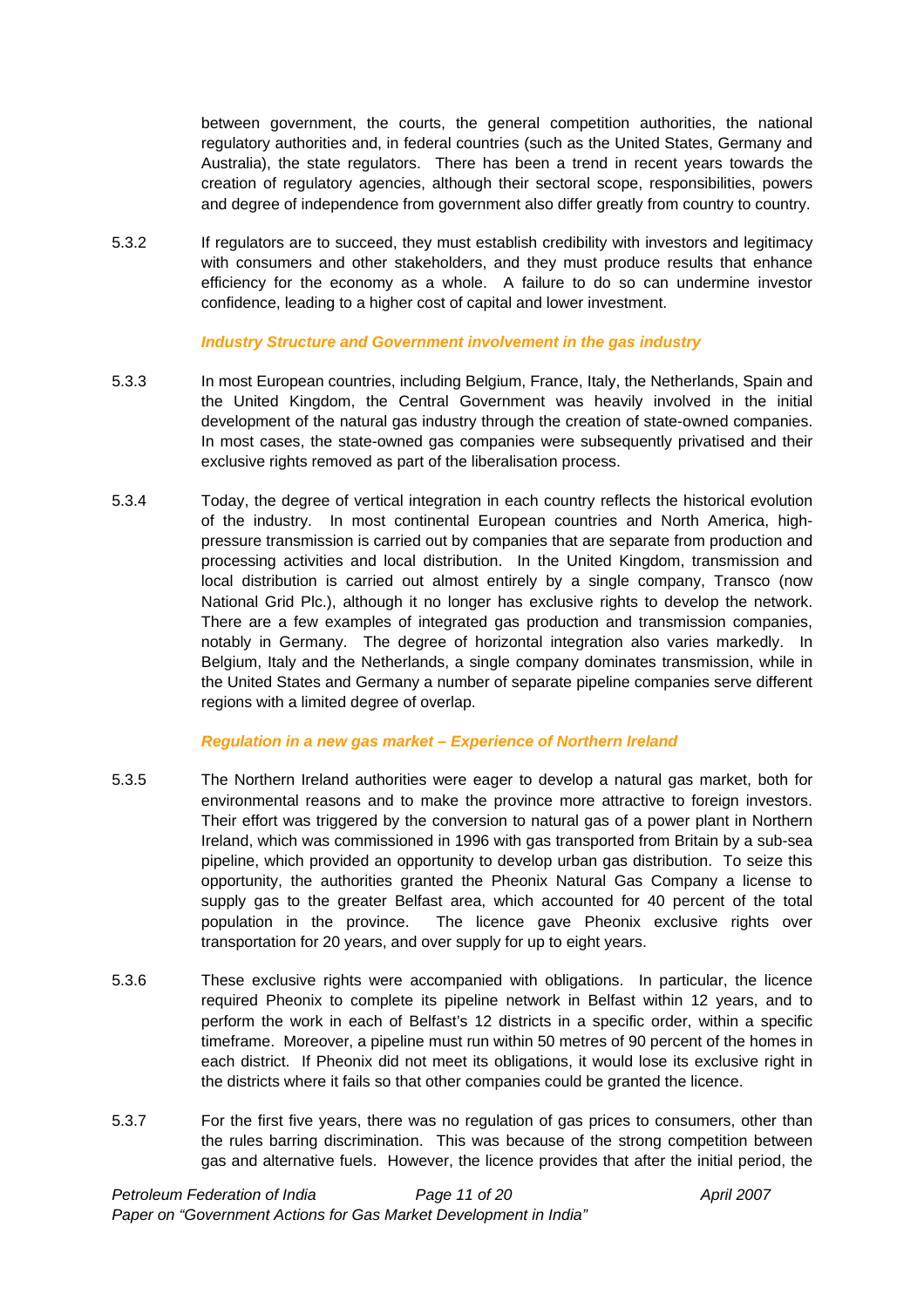authorities can introduce a price formula if it is judged that consumers' interests are not adequately protected by competition between fuels or with the gas market.

- 5.3.8 The regulatory process was also rather simple. As both the regulator and the gas company shared the same goal of rapid gas market development, the authorities tried not to burden small and medium-sized companies with unnecessarily high costs of funding the regulator's office, staffing a big regulatory affairs team, or funding inquiries from the Monopolies and Mergers Commission.
- 5.3.9 Although the size and potential of India's gas market is not comparable with Ireland, the above case demonstrates how gas market development can be made to be a common objective of the Government and investors.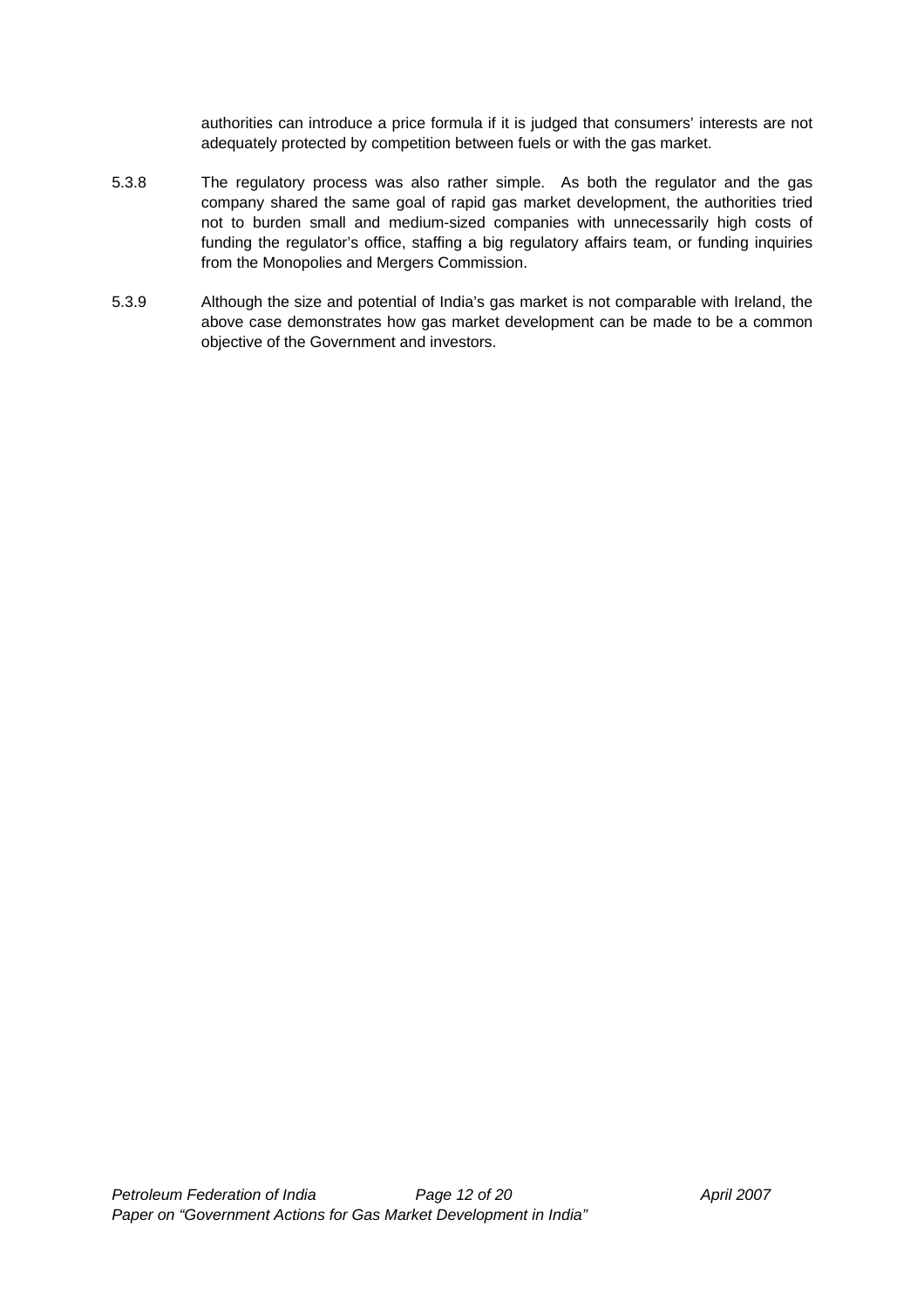### <span id="page-12-0"></span>**6 Issue 3: Central Administration for Energy**

#### 6.1 **Suggested Actions by the Government**

- 6.1.1 Issues, such as coal-gas competition, gas for power generation, gas pricing and investment, and the environmental driver for gas market development, need to be addressed within the context of a national energy policy. A central body is desirable to co-ordinate national energy policy issues.
- 6.1.2 India does not have a single central Government entity in-charge of energy policy and regulatory matters. There is, therefore, a strong case for establishing a specialist Central Administrator, to manage policies on oil, gas, electricity, coal and other energy sources and markets which will oversee balance of policies and regulations by sub-sector regulators.
- 6.1.3 A number of other factors reinforce the call for the creation of such an Central Administrator:
	- i. As India's oil dependency grows there is a pressing need for a co-ordinated approach towards energy security;
	- ii. Competition in the electricity, oil and gas industries is just beginning, and there will be a need for specialised expertise within the government to resolve increasingly complex market related issues in the future;
	- iii. Concentration of energy knowledge and expertise in a single body would facilitate the formulation of macro-economic policies and accelerate problem resolution;
	- iv. There is a need for increased coherence and co-ordination in energy policymaking;
	- v. Better communication of energy policy decisions to industry stakeholders is also critical.
- 6.1.4 Without such a Central Administrator, it may be difficult for multiple regulators to simultaneously regulate the individual policies of separate sectors such as oil, gas (upstream and downstream) and electricity, taking into account environmental, regional development and urbanization considerations. To be effective, such a regulator should be appropriately resourced in order to build strong information and analytical capabilities.
- 6.1.5 The Expert Committee on Integrated Energy Policy (IEP), while highlighting several issues that call for an integrated energy policy, also emphasises the importance of regulation which should be consistent across different energy sources and across regions.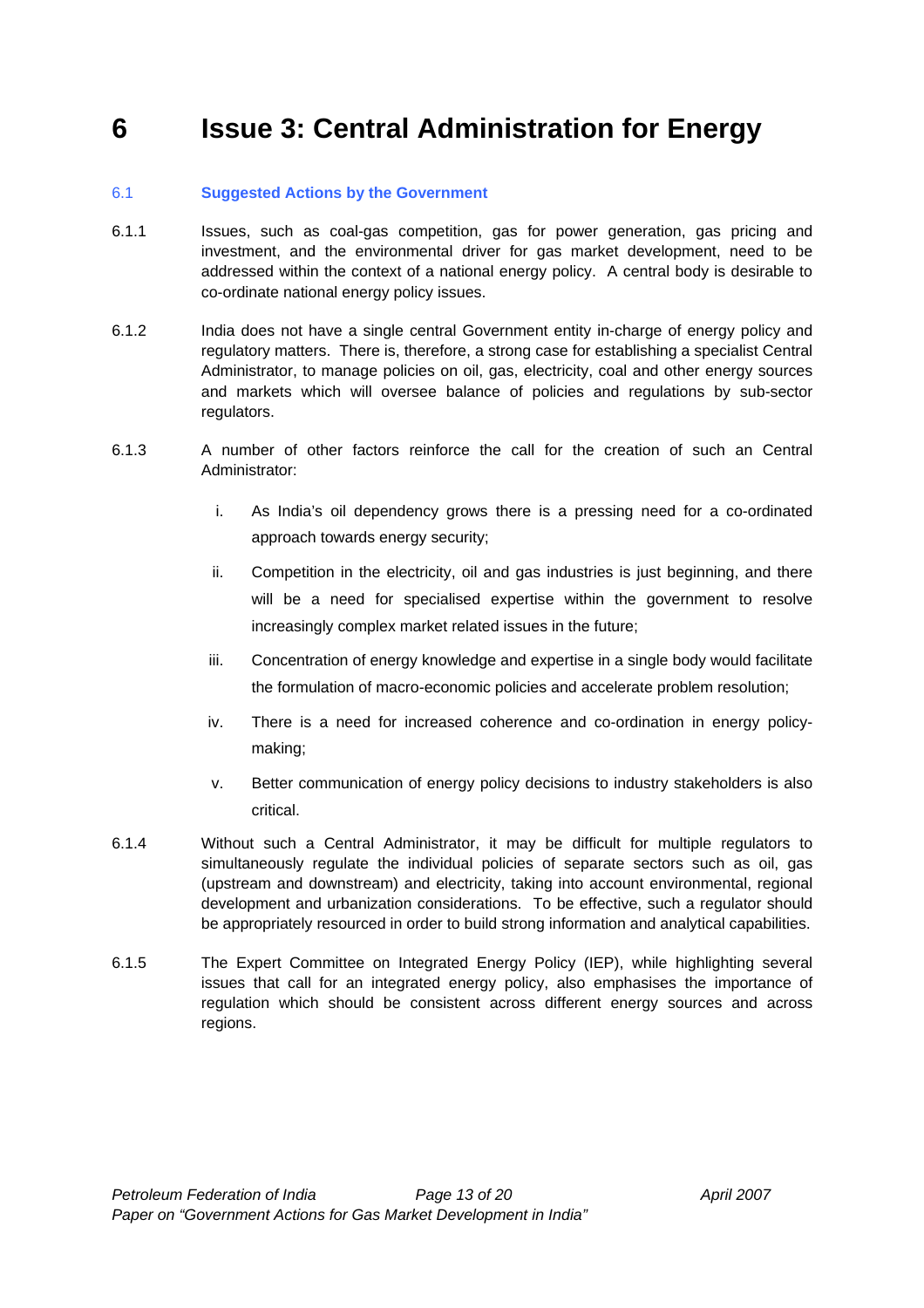### <span id="page-13-0"></span>**7 Issue 4: Use of Gas for Power Generation**

#### 7.1 **Background**

- 7.1.1 The utility industry is expected to be the largest gas consuming sector in the future and hence merits special policy focus in the context of gas market development. In some countries, electricity sector reforms have been implemented in parallel with reforms in the gas sector.
- 7.1.2 Rapid growth of electricity demand and the desire to diversify the power supply for environmental reasons are powerful incentives to gas-fired generation. The development of large-scale power generation is also critically important for anchoring large gas infrastructure projects, either pipelines or LNG. Realising this potential may not be easy. In many regions of India, gas is currently not competitive against coal in base-load, and what is needed in the power sector is new generating capacity for peakshaving.

#### 7.2 **Suggested Actions by the Government**

- 7.2.1 Where conditions permit, seek ways of promoting base-load gas-fired power generation plants to support the expedient development of a gas market and to anchor large-scale gas infrastructure development.
- 7.2.2 Encourage the development of decentralised gas-fired generation by a large number of relatively small and medium-sized gas turbines, and where possible as heat and power cogeneration or heat, cooling and power tri-generation projects, and pursue this as a medium and long-term strategic orientation. This would, in effect, mean removing all hurdles in practice for operationalising the provisions of Electricity Act, 2003.
- 7.2.3 Rationalise electricity pricing schemes to ensure that tariffs at wholesale levels better reflect the cost of peaking and mid-merit generation.
- 7.2.4 Include pro-clean energy sources in the power-sector reform package and make a clear policy pronouncement that sets the government's long-term vision for the power sector in order to reduce uncertainties.
- 7.2.5 Tighten environmental regulations on coal-fired power plants and strengthen their enforcement.
- 7.2.6 Exploit the potential of the summer-winter complementarities in gas and electricity demand by promoting gas-fired vapour absorption air-conditioning systems and peakload generation.
- 7.2.7 Develop the domestic capacity to manufacture, build and operate small and medium sized gas turbines and CCGTs in India.

#### 7.3 **International Practices**

7.3.1 Distributed generation, especially by small plants fired with natural gas, has attracted interest and policy attention of many countries. Combined heat and power (CHP) is a

*Petroleum Federation of India Page 14 of 20 April 2007 Paper on "Government Actions for Gas Market Development in India"*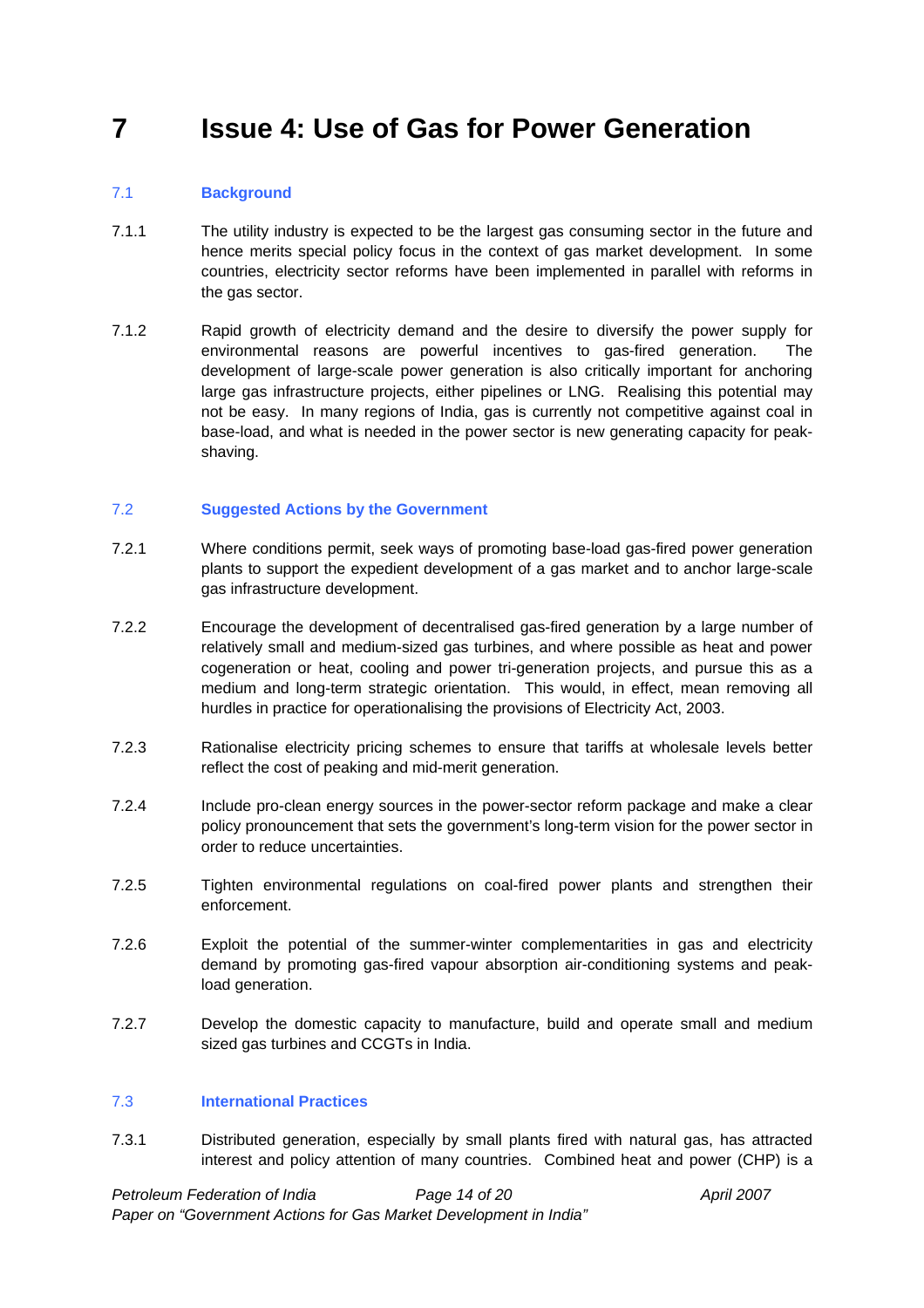well established application of distributed generation. In a 1997 communication, the European Commission proposed a community strategy to promote CHP to increase energy efficiency and reduce greenhouse gas emissions. It required the Member states to remove various obstacles to CHP.

7.3.2 In 1998, the Department of Energy (DoE) and the US Environmental Protection Agency jointly developed a "National CHP Roadmap" intended to double the CHP capacity from 46 GW in 1998 to 93 GW by 2010. In Japan growth in CHP has been steady since the late 1980s. The growth of CHP in these countries is largely due to favourable government and regulatory policies. These policies have taken the form of national targets for electricity from CHP encouraged by investment tax credits, obligations on the electric utility to purchase the power produced, favourable prices for fuel or for ancillary services provided to the CHP scheme, and favourable electricity prices, in some cases supported by government subsidies.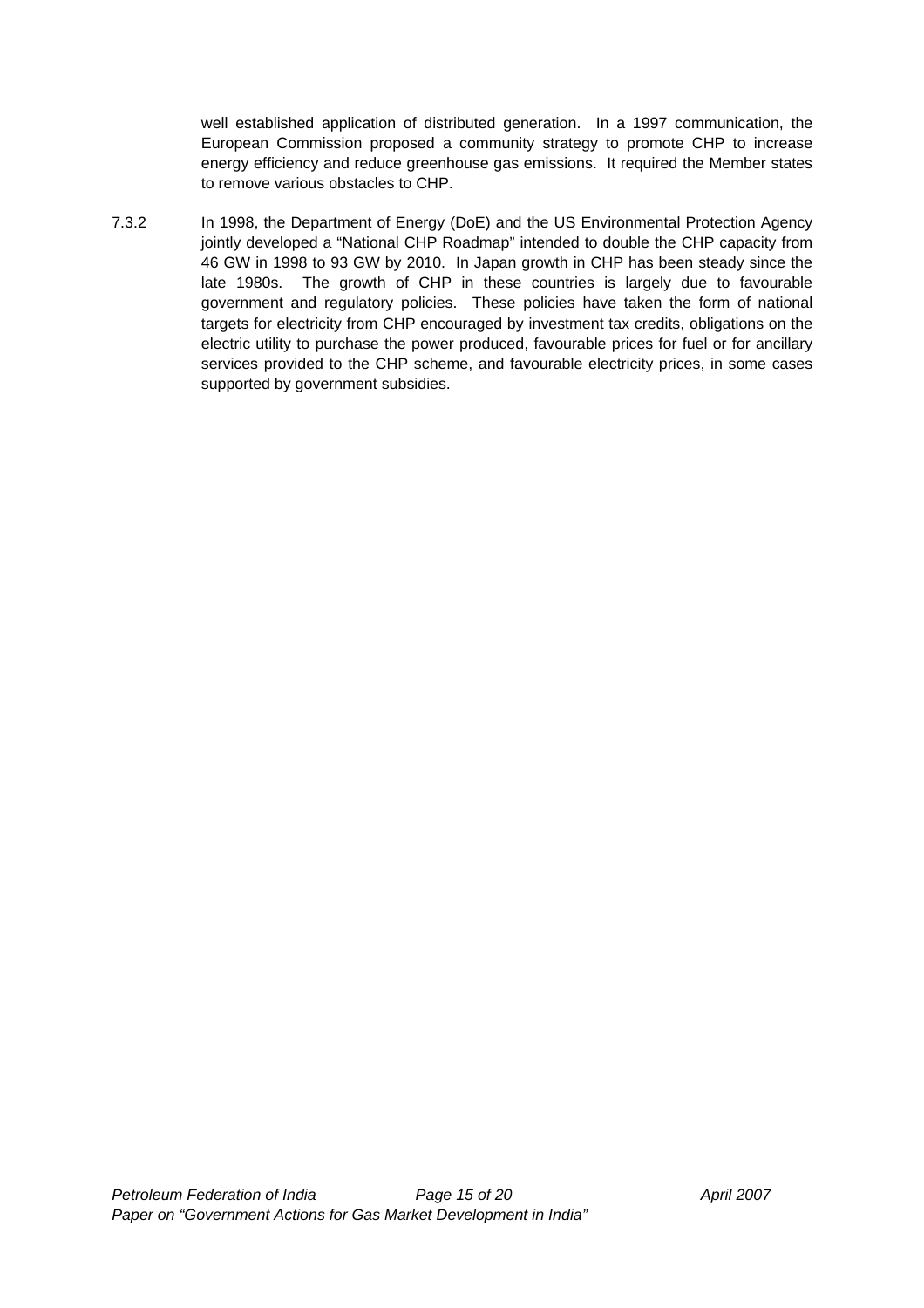### <span id="page-15-0"></span>**8 Issue 5: Natural Gas Pricing and Taxation**

#### 8.1 **Background**

- 8.1.1 To a large extent, the size and shape of a country's gas industry is determined by its pricing policy. Natural gas pricing and taxation are thus critically important for market development. They should encourage both gas consumption and gas production, by providing incentives for energy users to switch to gas, and by giving investors a fair and reasonable return respectively. They should ensure the viability of each link in the gas chain.
- 8.1.2 Gas pricing regime in India has created distinct gas markets in the country. A sound pricing policy calls for natural gas prices to be based on market value of gas vis-à-vis other fuels. Price discovery along different parts of the gas value chain is best left to the market participants. GoI should ideally restrict itself to protecting captive customers against unfair use of market power and to using taxation as a tool to reflect difference in externalities created by various fuels and provide incentives for gas industry development.

#### 8.2 **Suggested Actions by the Government**

- 8.2.1 Define a timetable for the transition of all gas prices and volumes to be freely agreed to by market participants, subject to protection of captive customers and prevention of misuse of market power. Use taxation and standards as instruments to implement the Government's gas policy.
- 8.2.2 Encourage co-operation between its pricing and fiscal authorities and energy policy institutions to work out a pricing and taxation regime that would better reflect the energy policy objectives of the country.
- 8.2.3 Remove in a phased manner all controls on gas prices at the well-head and citygate, and to large end-users directly off high-pressure transmission pipelines. During the transition, ensure end-use competitiveness of gas by adopting a net-back pricing methodology, based on the market replacement value, to gradually replace the current cost-plus formula.
- 8.2.4 Implement a comprehensive reform of the fiscal regime for natural gas, to lower the overall burden of taxation on gas supply, and improve the market position of gas relative to other fuels, especially coal, to reflect its environmental advantages and to stimulate switching to gas.
- 8.2.5 Reflect the relative environmental benefits of gas through appropriate tax levies on competing fuels. If that is not politically possible for coal, then for polluted areas no new coal-fired equipment should be installed, and old coal-fired equipment should be phased out.
- 8.2.6 In the first phase, remove end-use based pricing levels. Then at the soonest, apply true Value Added Tax (VAT) mechanism of taxation for gas. Allow the input tax credits at every transaction. This is necessary including due to the unbundling of entities planned, because that will force more transaction than in a regime when only one or two agencies were involved in the production to end-sale.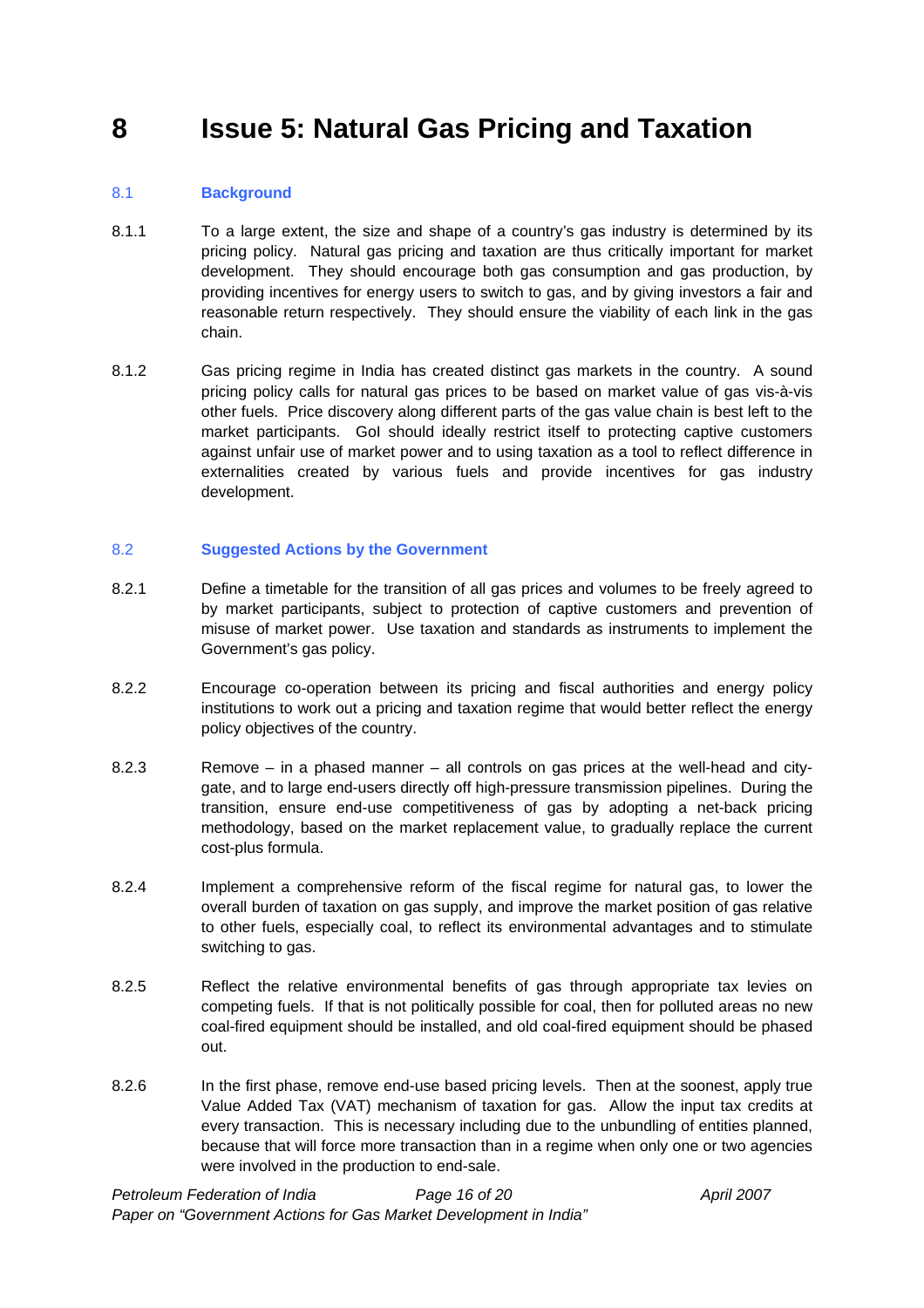- <span id="page-16-0"></span>8.2.7 Boost investments into all parts of the gas chain, by providing gas-related investment fiscal concessions. Consider tax credits, e.g. by extra depreciation for gas-related investment.
- 8.2.8 Regularly review the structure and management of upstream taxation to ensure international competitiveness of E&P for gas in India.

#### 8.3 **International Practices**

- 8.3.1 In many countries market forces determine the price of natural gas. For example, in the United States and several European countries, wellhead prices reflect competition in the market for gas production. In the United Kingdom competition among producers for contracts determines gas prices. Before they were opened to competition in 1998, such contracts were arranged with British Gas, a single purchaser that was able to obtain low prices and longer terms because of its monopolistic position. Now both physical and contractual markets have developed.
- 8.3.2 In most of continental Europe methods for gas pricing differ significantly among countries. Contracts are usually with national gas companies, such as Statoil (Norway), Sonatrach (Algeria), and Gazprom (Russia). Countries in the Organisation for Economic Cooperation and Development (OECD) use two main techniques for natural gas pricing. In some countries (Denmark, Germany, the Netherlands, Spain, Sweden, and Switzerland) gas prices are set according to prices of competing fuels; in others gas prices are set according to cost. Belgium, France, Italy, and the United Kingdom use a mix of the two principles. In Japan and the United States the price of imported gas is set by adding the price at the border to costs for transportation, distribution, and storage.

*Cases of successful promotion of rapid gas market development through tax incentives* 

- 8.3.3 The rapid penetration of gas in the energy balance, such as in Spain and Turkey, demonstrates the importance of price competitiveness. In both countries, lower taxes on gas sales than on competing fuel oil played a major role in making gas competitive against other fuels and stimulating rapid fuel switching (and also giving the sellers more revenue for investment).
- 8.3.4 *Spain*: Gas consumption increased rapidly since the 1970s, reaching 12 percent of total primary energy supply (TPES) by 2000 and 18 percent by 2004. Originally only LNG was consumed, but was subsequently supplemented by piped gas from Norway and Algeria. The Spanish government promoted the uptake of natural gas in industry through explicit oil-related pricing and lower taxes on gas (no excise tax) than on oil products (e.g. an excise tax of 40 percent was levied for light fuel oil). Gas has been consistently much cheaper on a heat equivalent basis than gasoil, and broadly in line with heavy fuel oil prices in recent years. The non-price advantages of gas over fuel oil mean that gas is usually the preferred fuel when an oil or coal boiler is replaced, or for new boilers or direct heat applications.
- 8.3.5 *Turkey*: Natural gas supply (by pipeline and LNG) began in 1992 and reached 16 percent of TPES in 2000 and 23 percent in 2004. Gas to industry is priced in relation to heavy fuel oil and is taxed lower than oil products and coal.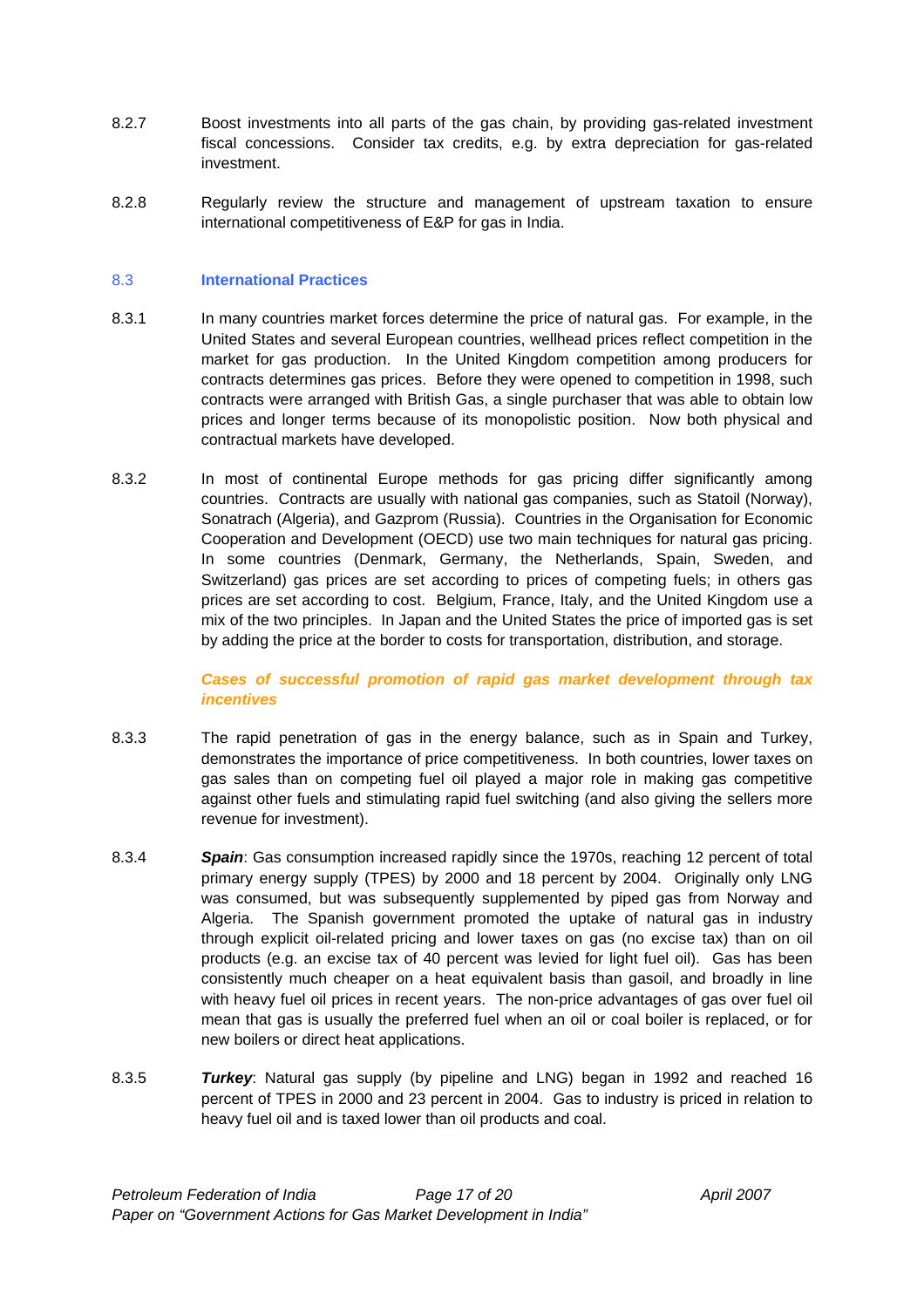### <span id="page-17-0"></span>**9 Issue 6: Natural Gas Transportation**

#### 9.1 **Background**

- 9.1.1 The Government of India, on December 20, 2006, notified the Policy for Development of Natural Gas Pipelines and City or Local Natural Gas Distribution Networks. The Policy while recognising the fact that competition can reduce the need for regulation emphasises the need to regulate specific areas of monopoly where the benefits of regulation potentially outweigh the cost. Natural gas pipeline infrastructure and city or local natural gas distribution networks fall under this category.
- 9.1.2 The objective of the Policy is to promote investment from the public as well as private sector in natural gas pipelines and city gas distribution networks, to facilitate open access for all players to the pipeline network on a non-discriminatory basis, to promote competition among entities thereby avoiding any abuse of the dominant position by any entity and to secure the consumer interest in terms of gas availability and reasonable tariff for natural gas pipelines and city gas distribution networks.

#### 9.2 **Suggested Actions by the Government**

- 9.2.1 Develop the regulations relating to selection of company for laying pipelines, transportation tariff, unbundling and open access, keeping in view new sources addition in the period to come.
- 9.2.2 Encourage competition and competitiveness through unbundled transportation operation.
- 9.2.3 Plan for gas reserves and schedule pipelines accordingly.
- 9.2.4 Enable the transportation companies to lay pipelines by extending help on complicated matters like RoU and access code.

#### 9.3 **International Practices**

9.3.1 In **Mexico**, the State-owned company Pemex and private transporters, distributors, and operators of storage facilities must obtain permits from the regulatory authority to carry out their activities. Users that wish to construct pipelines for their own use must also obtain permits. Permits are issued for 30 years and are renewable. Transportation and storage permits are issued under market risk with no exclusivity, for specific capacities, and, in the case of transportation, for defined routes. Permits are assigned to applicants that present technically sound proposals, and the market decides which licensed project is finally carried out. For transportation projects promoted by the government, transportation permits are issued through public bidding.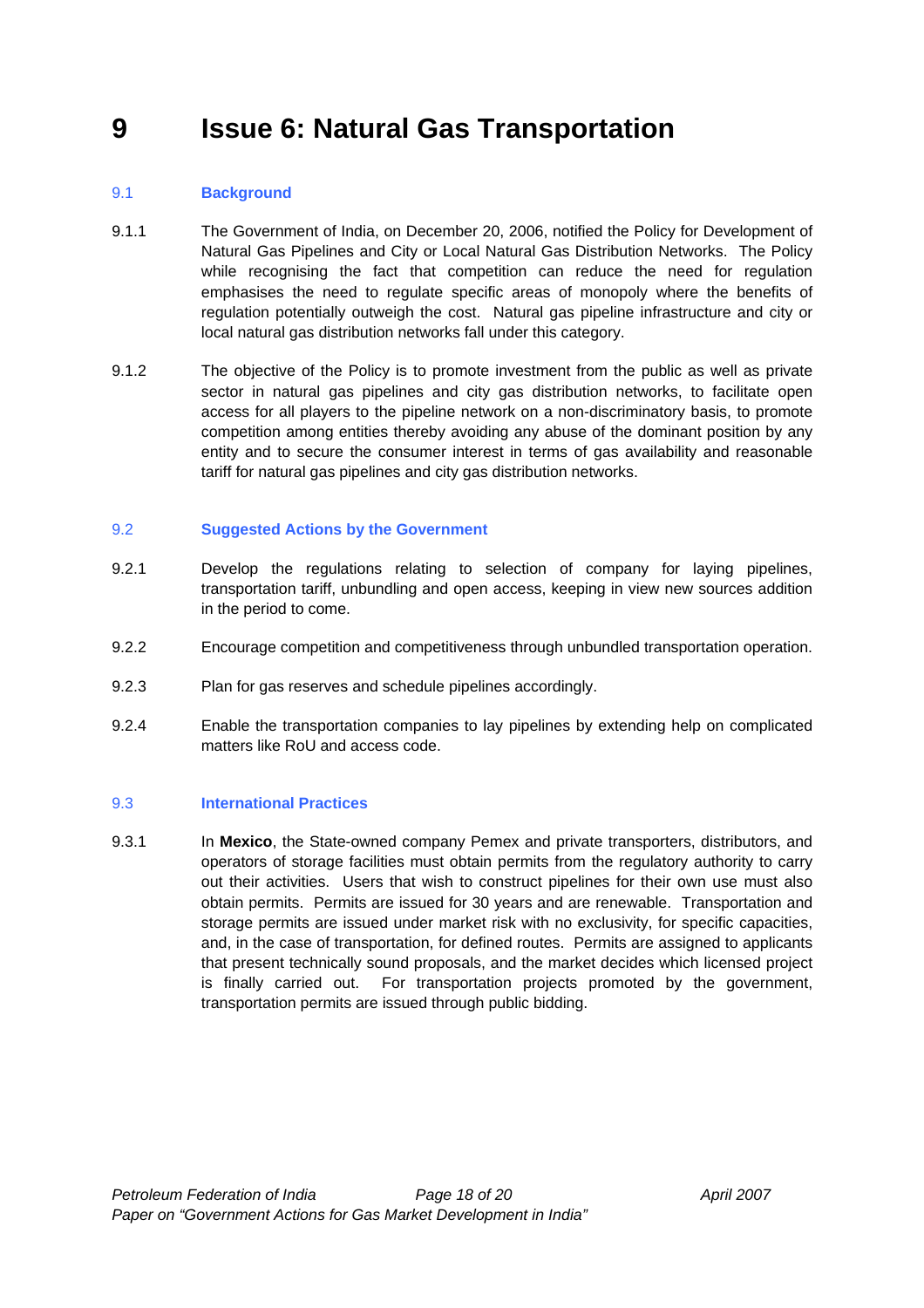### <span id="page-18-0"></span>**10 Issue 7: City or Local Natural Gas Distribution**

#### 10.1 **Background**

- 10.1.1 A very significant (up to 50%) share of the value added in the gas chain is in gas distribution. Gas distribution has traditionally been viewed as a monopoly. However, the current assessment is that only the physical distribution of gas remains a natural monopoly, in other words, it would not be economically efficient to have competing pipelines. Other activities making up what is normally associated with gas distribution are contestable.
- 10.1.2 Fundamentally, there is no automatic incentive for monopolies to minimise costs, maximise efficiency (or productivity) and reduce prices to consumers, in the absence of competition which would force them to do this in order to survive. The establishment of a new market framework with competing suppliers and consumers able to exercise choice will spur suppliers to look systematically for productivity gains and comparative advantages. This is a self-reinforcing process – as energy markets become more competitive and more complex, new forms of competition emerge, and the structure of the industry will undergo significant changes.
- 10.1.3 Technology has also played an important role in shaping a new perspective, by driving down costs and providing incentives for competition.

#### 10.2 **Suggested Actions by the Government**

- 10.2.1 In assessing the best approach to stimulating competition, the Government should be clear about the underlying policy goals and priorities. Maximising economic efficiency needs to be balanced by considerations of the effects of competition on supply security, environmental policy and long term security of supply. Social objectives may need to be redefined to make them compatible with competitive markets.
- 10.2.2 Related regulatory or market issues, including taxation, ownership, regulatory structure and the role of general competition law need to be addressed, in order to maximise the effectiveness of the chosen approach.
- 10.2.3 Current gas pricing practices need to be changed/rationalised and a new tariff structure developed on the basis of sound economic principles. Only a financially sound distribution sector can provide the creditworthiness needed for long-term gas supply projects.
- 10.2.4 Create a national promotion group for gas conversion, to be placed under the appropriate authority of the Government (say MoPNG), to define and promote rules and safety standards for gas conversion work. (*see UK example in Para 10.3.1*)
- 10.2.5 Oblige local distribution companies to define a contractual quality of gas with their customers.
- 10.2.6 Encourage close co-operation between gas research institutes, gas appliance manufacturers and distribution companies in order to help gas market development and accelerate gas conversion work.